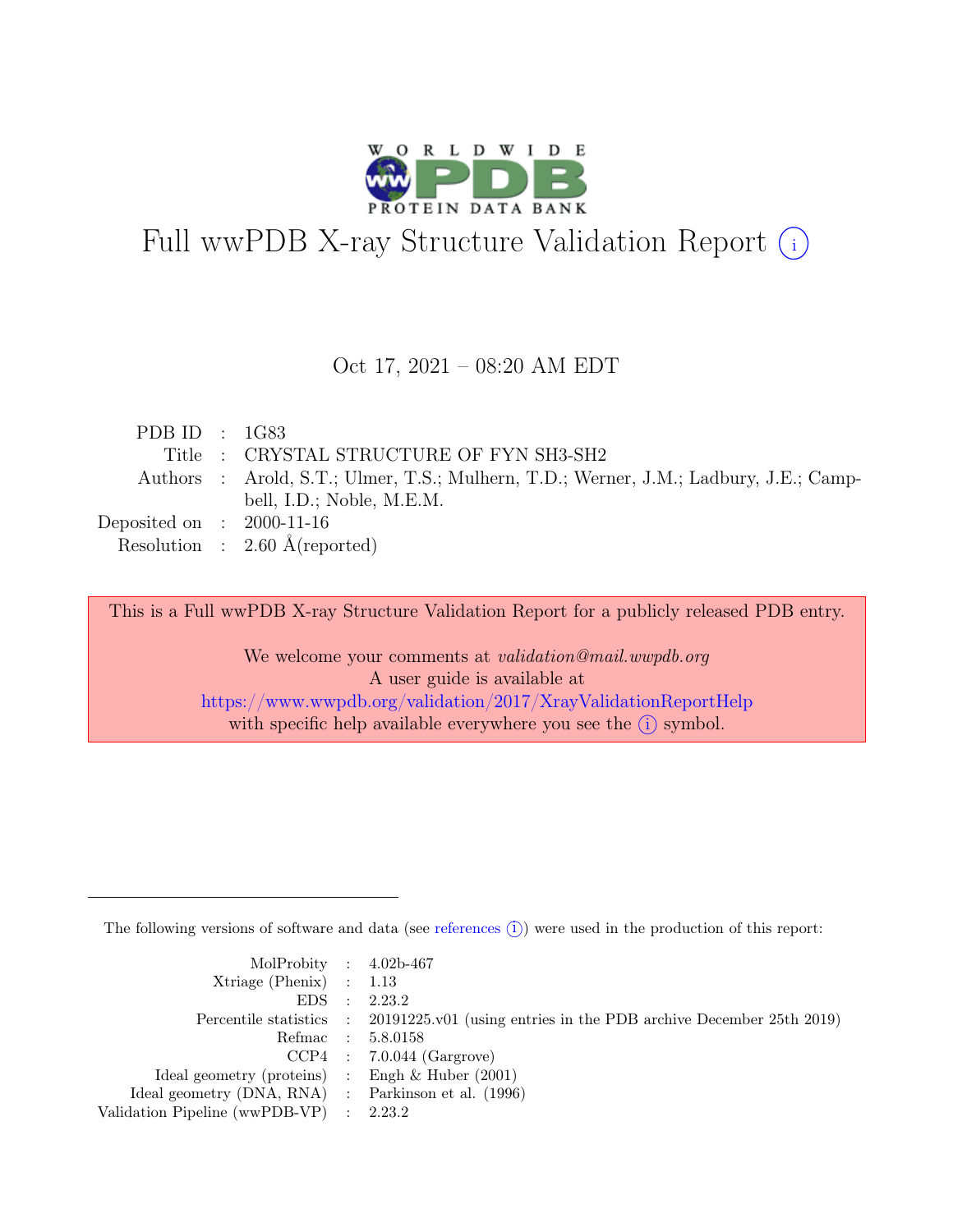# 1 Overall quality at a glance  $(i)$

The following experimental techniques were used to determine the structure: X-RAY DIFFRACTION

The reported resolution of this entry is 2.60 Å.

Percentile scores (ranging between 0-100) for global validation metrics of the entry are shown in the following graphic. The table shows the number of entries on which the scores are based.



| Metric                | Whole archive<br>$(\#\text{Entries})$ | Similar resolution<br>$(\# \text{Entries}, \text{ resolution range}(\text{\AA}))$ |
|-----------------------|---------------------------------------|-----------------------------------------------------------------------------------|
| $R_{free}$            | 130704                                | $3163(2.60-2.60)$                                                                 |
| Clashscore            | 141614                                | 3518 (2.60-2.60)                                                                  |
| Ramachandran outliers | 138981                                | $3455(2.60-2.60)$                                                                 |
| Sidechain outliers    | 138945                                | 3455 (2.60-2.60)                                                                  |
| RSRZ outliers         | 127900                                | 3104 (2.60-2.60)                                                                  |

The table below summarises the geometric issues observed across the polymeric chains and their fit to the electron density. The red, orange, yellow and green segments of the lower bar indicate the fraction of residues that contain outliers for  $\geq$ =3, 2, 1 and 0 types of geometric quality criteria respectively. A grey segment represents the fraction of residues that are not modelled. The numeric value for each fraction is indicated below the corresponding segment, with a dot representing fractions <=5% The upper red bar (where present) indicates the fraction of residues that have poor fit to the electron density. The numeric value is given above the bar.

| Mol | $\operatorname{\mathsf{Chain}}$ | Length | Quality of chain |     |                   |
|-----|---------------------------------|--------|------------------|-----|-------------------|
|     |                                 | 165    | 2%<br>64%        | 31% | $\cdot$ $\cdot$   |
|     |                                 | 165    | 2%<br>58%        | 33% | $6\% \cdot \cdot$ |

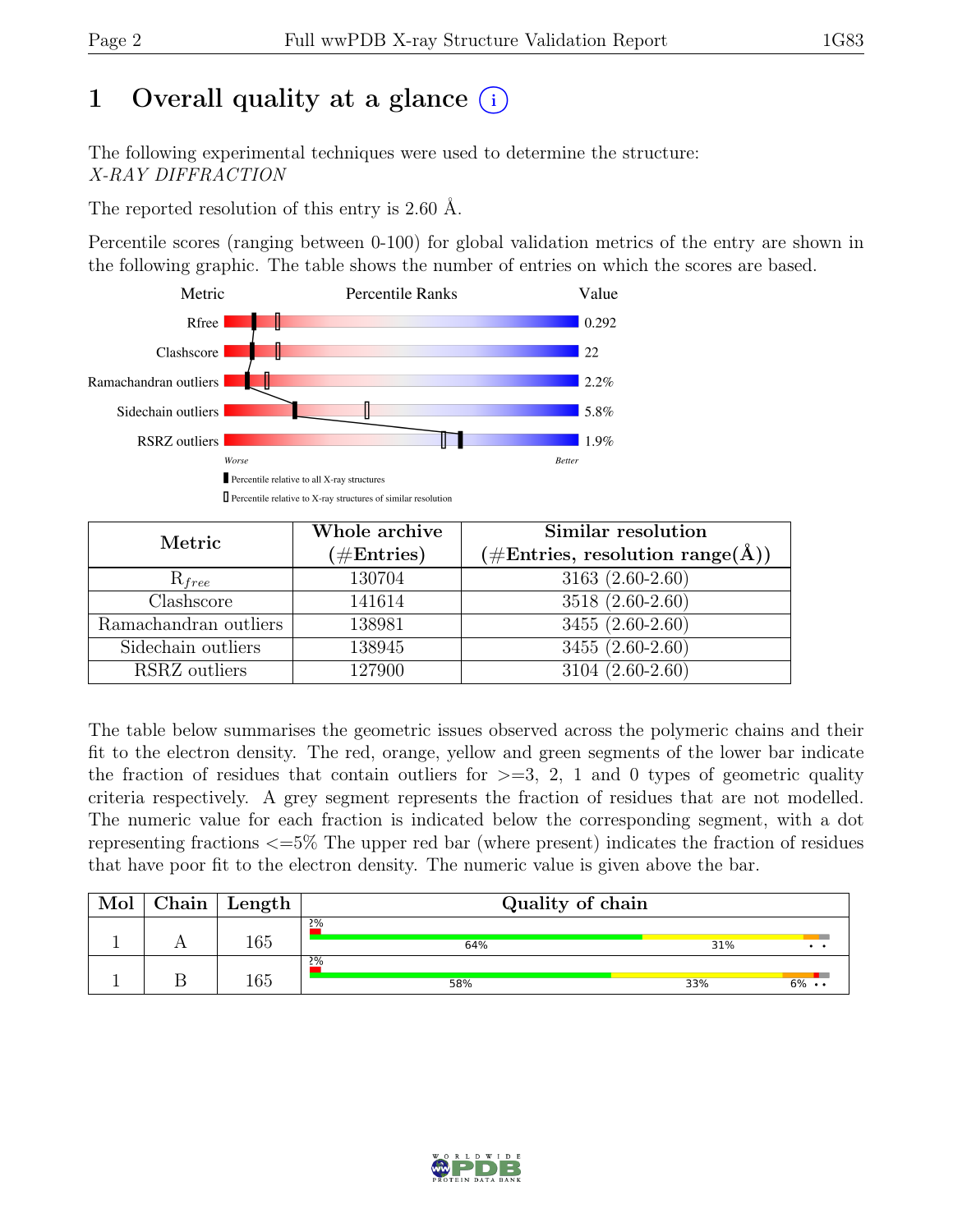## 2 Entry composition  $(i)$

There are 2 unique types of molecules in this entry. The entry contains 2642 atoms, of which 0 are hydrogens and 0 are deuteriums.

In the tables below, the ZeroOcc column contains the number of atoms modelled with zero occupancy, the AltConf column contains the number of residues with at least one atom in alternate conformation and the Trace column contains the number of residues modelled with at most 2 atoms.

• Molecule 1 is a protein called PROTO-ONCOGENE TYROSINE-PROTEIN KINASE FYN.

| Mol |  | $\vert$ Chain $\vert$ Residues | Atoms            |  |  |  |  | $ZeroOcc \mid AltConf \mid Trace$ |  |
|-----|--|--------------------------------|------------------|--|--|--|--|-----------------------------------|--|
|     |  | 161                            | Total C N O      |  |  |  |  |                                   |  |
|     |  |                                | 1313 832 226 254 |  |  |  |  |                                   |  |
|     |  | 161                            | Total C N O S    |  |  |  |  |                                   |  |
|     |  | 1313 832 226 254               |                  |  |  |  |  |                                   |  |

There are 6 discrepancies between the modelled and reference sequences:

| Chain |     | Residue   Modelled | Actual     | Comment             | Reference         |
|-------|-----|--------------------|------------|---------------------|-------------------|
|       | 239 | <b>SER</b>         | <b>CYS</b> | engineered mutation | <b>UNP P06241</b> |
|       | 240 | <b>SER</b>         | <b>CYS</b> | engineered mutation | <b>UNP P06241</b> |
|       | 246 | <b>SER</b>         | <b>CYS</b> | engineered mutation | <b>UNP P06241</b> |
| В     | 239 | <b>SER</b>         | <b>CYS</b> | engineered mutation | <b>UNP P06241</b> |
| В     | 240 | <b>SER</b>         | <b>CYS</b> | engineered mutation | <b>UNP P06241</b> |
| В     | 246 | <b>SER</b>         | <b>CYS</b> | engineered mutation | <b>UNP P06241</b> |

• Molecule 2 is water.

| $Mol$ $\parallel$ | Chain   Residues | Atoms   | ZeroOcc   AltConf |  |
|-------------------|------------------|---------|-------------------|--|
|                   |                  | Total O |                   |  |
|                   |                  | Total O |                   |  |

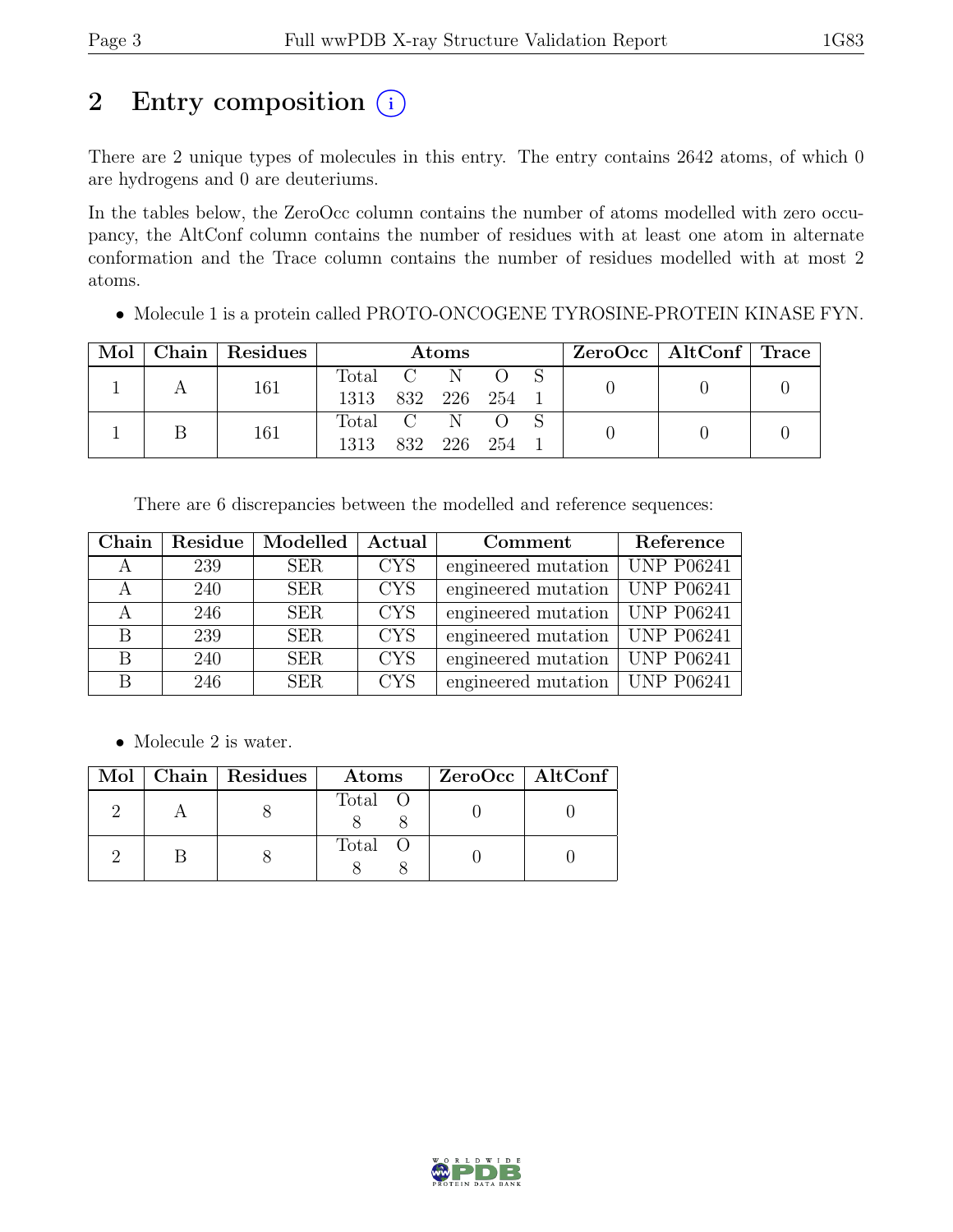## 3 Residue-property plots  $(i)$

These plots are drawn for all protein, RNA, DNA and oligosaccharide chains in the entry. The first graphic for a chain summarises the proportions of the various outlier classes displayed in the second graphic. The second graphic shows the sequence view annotated by issues in geometry and electron density. Residues are color-coded according to the number of geometric quality criteria for which they contain at least one outlier:  $green = 0$ , yellow  $= 1$ , orange  $= 2$  and red  $= 3$  or more. A red dot above a residue indicates a poor fit to the electron density (RSRZ > 2). Stretches of 2 or more consecutive residues without any outlier are shown as a green connector. Residues present in the sample, but not in the model, are shown in grey.



• Molecule 1: PROTO-ONCOGENE TYROSINE-PROTEIN KINASE FYN

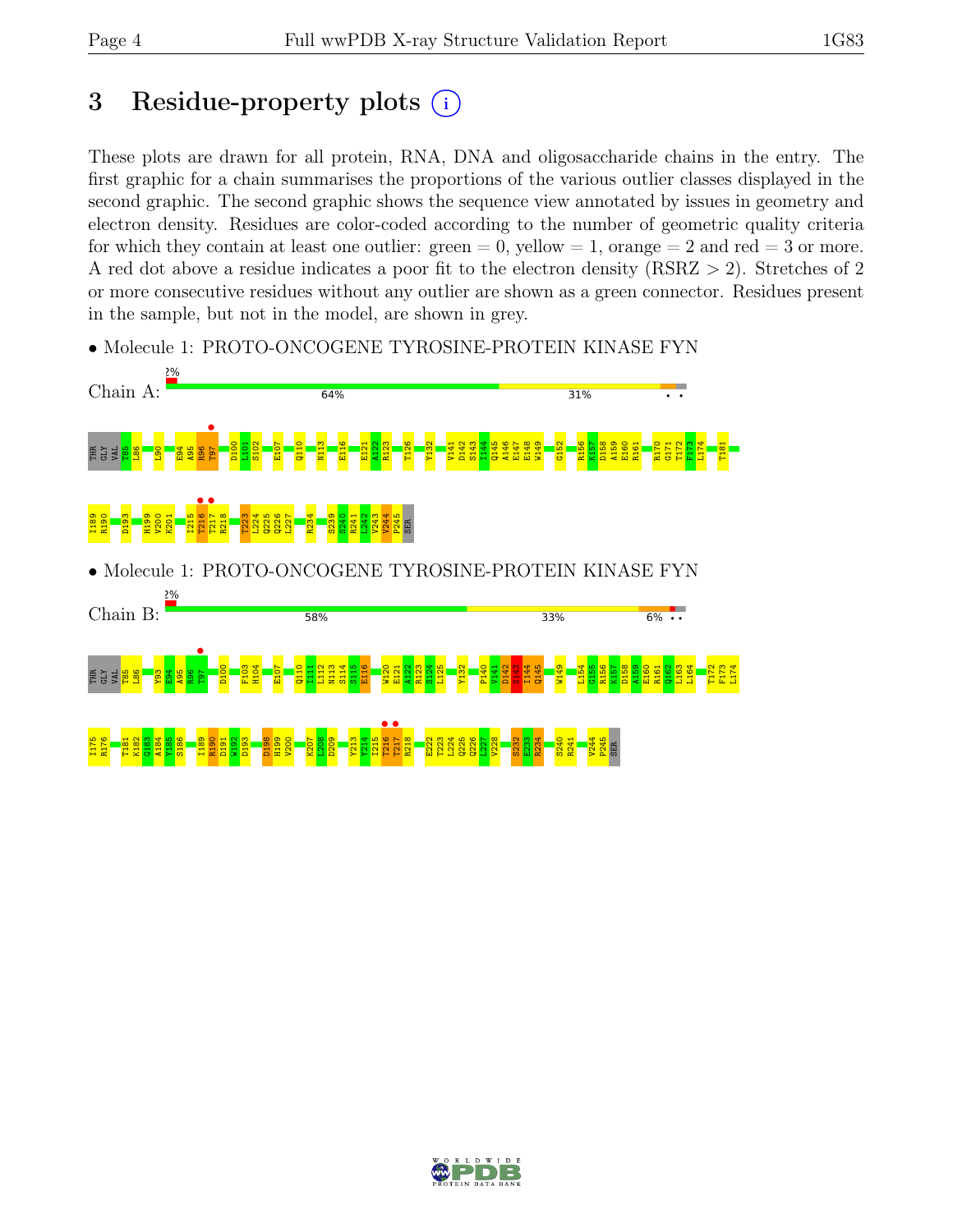## 4 Data and refinement statistics  $(i)$

| Property                                                         | Value                                                                | Source     |
|------------------------------------------------------------------|----------------------------------------------------------------------|------------|
| Space group                                                      | P 1 21 1                                                             | Depositor  |
| Cell constants                                                   | $89.96\text{\AA}$<br>$39.97\overline{\text{A}}$<br>$60.27\text{\AA}$ | Depositor  |
| a, b, c, $\alpha$ , $\beta$ , $\gamma$                           | $101.44^{\circ}$<br>$90.00^\circ$<br>$90.00^\circ$                   |            |
| Resolution $(A)$                                                 | 37.00<br>2.60<br>$\equiv$                                            | Depositor  |
|                                                                  | 35.79<br>2.60<br>$\equiv$                                            | <b>EDS</b> |
| % Data completeness                                              | 82.0 (37.00-2.60)                                                    | Depositor  |
| (in resolution range)                                            | $81.3(35.79-2.60)$                                                   | <b>EDS</b> |
| $R_{merge}$                                                      | 0.10                                                                 | Depositor  |
| $\mathrm{R}_{sym}$                                               | 0.07                                                                 | Depositor  |
| $\langle I/\sigma(I) \rangle$ <sup>1</sup>                       | 1.98 (at $2.61\text{\AA})$                                           | Xtriage    |
| Refinement program                                               | <b>CNS</b>                                                           | Depositor  |
|                                                                  | 0.214<br>0.277<br>$\ddot{\phantom{0}}$                               | Depositor  |
| $R, R_{free}$                                                    | 0.228<br>0.292<br>$\overline{\phantom{a}}$                           | DCC        |
| $R_{free}$ test set                                              | 506 reflections $(4.83\%)$                                           | wwPDB-VP   |
| Wilson B-factor $(A^2)$                                          | 29.9                                                                 | Xtriage    |
| Anisotropy                                                       | 0.717                                                                | Xtriage    |
| Bulk solvent $k_{sol}(\text{e}/\text{A}^3), B_{sol}(\text{A}^2)$ | $0.28$ , 46.5                                                        | <b>EDS</b> |
| L-test for twinning <sup>2</sup>                                 | $< L >$ = 0.50, $< L^2 >$ = 0.33                                     | Xtriage    |
| Estimated twinning fraction                                      | No twinning to report.                                               | Xtriage    |
| $F_o, F_c$ correlation                                           | 0.91                                                                 | <b>EDS</b> |
| Total number of atoms                                            | 2642                                                                 | wwPDB-VP   |
| Average B, all atoms $(A^2)$                                     | 34.0                                                                 | wwPDB-VP   |

Xtriage's analysis on translational NCS is as follows: The largest off-origin peak in the Patterson function is 8.40% of the height of the origin peak. No significant pseudotranslation is detected.

<sup>&</sup>lt;sup>2</sup>Theoretical values of  $\langle |L| \rangle$ ,  $\langle L^2 \rangle$  for acentric reflections are 0.5, 0.333 respectively for untwinned datasets, and 0.375, 0.2 for perfectly twinned datasets.



<span id="page-4-1"></span><span id="page-4-0"></span><sup>1</sup> Intensities estimated from amplitudes.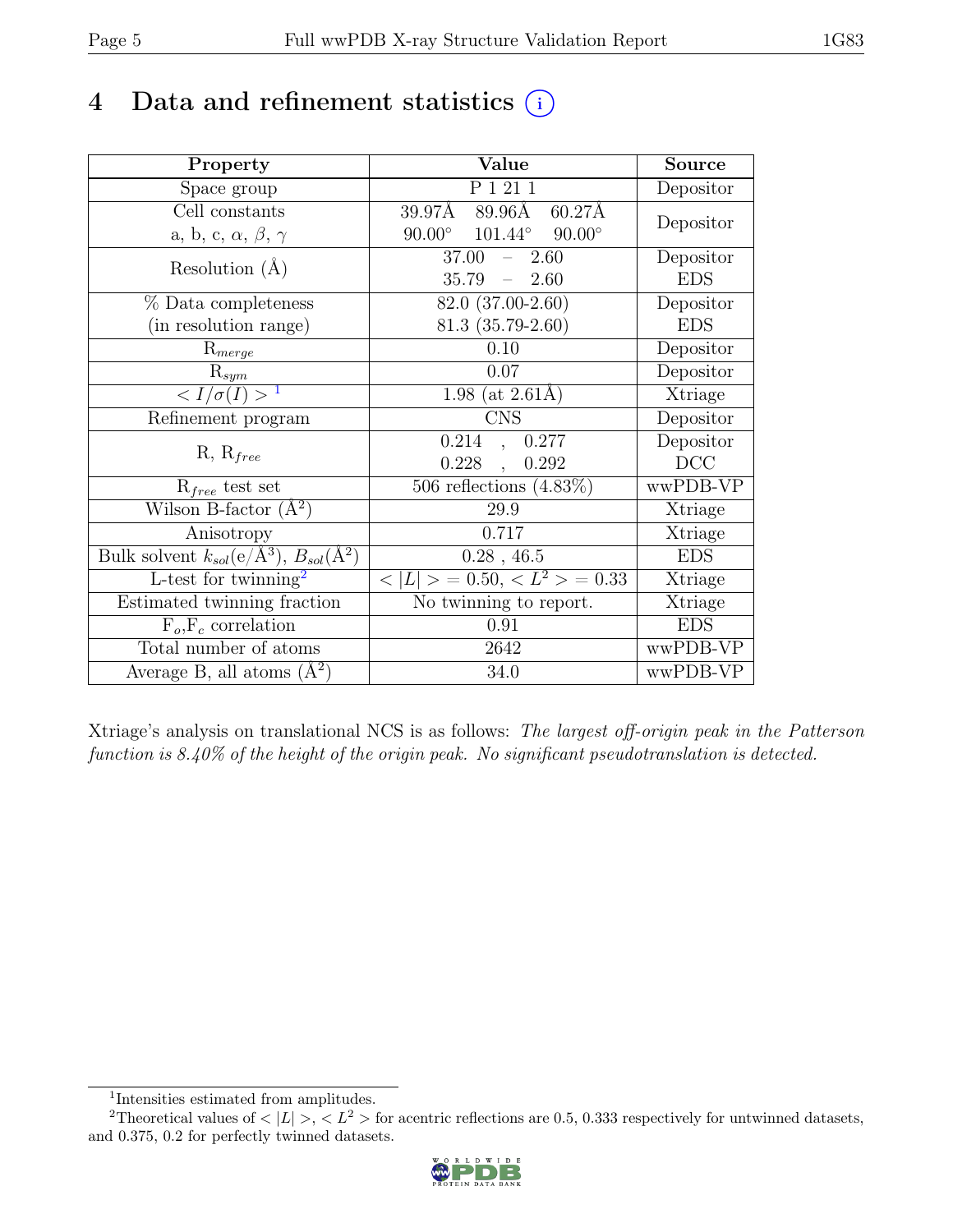# 5 Model quality  $(i)$

### 5.1 Standard geometry  $(i)$

The Z score for a bond length (or angle) is the number of standard deviations the observed value is removed from the expected value. A bond length (or angle) with  $|Z| > 5$  is considered an outlier worth inspection. RMSZ is the root-mean-square of all Z scores of the bond lengths (or angles).

| Mol  | Chain |      | Bond lengths | Bond angles |                                |  |
|------|-------|------|--------------|-------------|--------------------------------|--|
|      |       | RMSZ | $\# Z  > 5$  | RMSZ        | # $ Z  > 5$                    |  |
|      |       | 0.63 | 0/1345       | 0.83        | $1/1818(0.1\%)$                |  |
|      | B     | 0.59 | 0/1345       | 0.77        | $1/1818$ $(0.1\%)$             |  |
| A 11 | All   | 0.61 | 0/2690       | 0.80        | $2/3636 \; (\overline{0.1\%})$ |  |

There are no bond length outliers.

All (2) bond angle outliers are listed below:

| Mol | $\vert$ Chain   Res   Type $\vert$ |     |             | Atoms      |      | $\text{Observed}({}^o)$ | $\Box$ Ideal( $^o$ ) |
|-----|------------------------------------|-----|-------------|------------|------|-------------------------|----------------------|
|     |                                    | 224 | LEU         | $CA-CB-CG$ | 6.20 | 129.57                  | 115.30               |
|     |                                    | 143 | ${\rm SER}$ | $N$ -CA-C  | 5.27 | 125.22                  | 111.00               |

There are no chirality outliers.

There are no planarity outliers.

### 5.2 Too-close contacts  $(i)$

In the following table, the Non-H and H(model) columns list the number of non-hydrogen atoms and hydrogen atoms in the chain respectively. The H(added) column lists the number of hydrogen atoms added and optimized by MolProbity. The Clashes column lists the number of clashes within the asymmetric unit, whereas Symm-Clashes lists symmetry-related clashes.

|  |      |      |    | Mol   Chain   Non-H   H(model)   H(added)   Clashes   Symm-Clashes |
|--|------|------|----|--------------------------------------------------------------------|
|  | 1313 | 1255 | 50 |                                                                    |
|  | 1313 | 1255 |    |                                                                    |
|  |      |      |    |                                                                    |
|  |      |      |    |                                                                    |
|  | 2642 | 2510 |    |                                                                    |

The all-atom clashscore is defined as the number of clashes found per 1000 atoms (including hydrogen atoms). The all-atom clashscore for this structure is 22.

All (111) close contacts within the same asymmetric unit are listed below, sorted by their clash

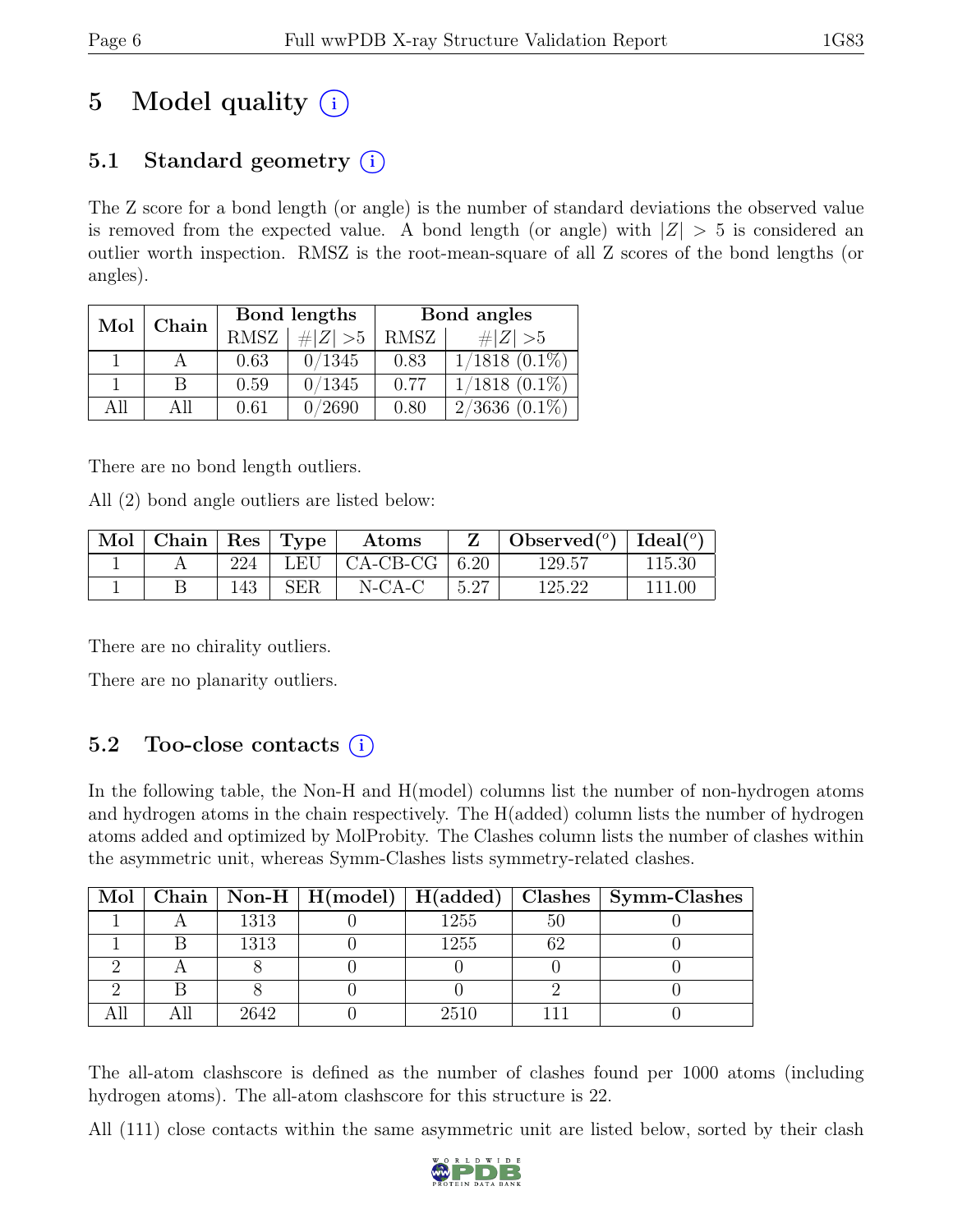magnitude.

| Atom-1              | Atom-2                               | Interatomic      | Clash           |
|---------------------|--------------------------------------|------------------|-----------------|
|                     |                                      | distance $(\AA)$ | overlap $(\AA)$ |
| 1:A:223:THR:HG22    | 1: A:226: GLN: H                     | 1.37             | 0.87            |
| 1: A:223:THR:CG2    | 1:A:225:GLN:H                        | 1.96             | 0.78            |
| 1:A:171:GLY:HA3     | $1:A:243:\overline{\text{VAL}:HG23}$ | 1.65             | 0.77            |
| 1:B:149:TRP:CZ3     | 1:B:175:ILE:HD12                     | 2.21             | 0.76            |
| 1:B:113:ASN:HB3     | 1:B:121:GLU:HB3                      | 1.69             | 0.74            |
| 1:A:223:THR:HG23    | 1:A:225:GLN:H                        | 1.53             | 0.71            |
| 1:A:110:GLN:HG2     | 1:A:123:ARG:HB3                      | 1.72             | 0.70            |
| 1:B:207:LYS:HD3     | 1: B: 213: TYR: CE2                  | 2.27             | 0.69            |
| 1:B:223:THR:HG22    | 1:B:226:GLN:H                        | 1.59             | 0.67            |
| 1:B:223:THR:HB      | 1:B:226:GLN:HG3                      | 1.78             | 0.65            |
| 1:A:171:GLY:HA3     | 1:A:243:VAL:CG2                      | 2.25             | 0.65            |
| 1:B:100:ASP:HA      | 1:B:132:TYR:H                        | 1.63             | 0.64            |
| 1:B:223:THR:HG23    | 1:B:225:GLN:OE1                      | 1.97             | 0.64            |
| 1:A:147:GLU:O       | 1:A:148:GLU:HB2                      | 1.97             | 0.63            |
| 1: A:216:THR:HG22   | 1: A:216:THR:O                       | 1.98             | 0.62            |
| 1: B: 223: THR: CG2 | 1:B:225:GLN:H                        | 2.12             | 0.61            |
| 1:B:154:LEU:HD11    | 1:B:158:ASP:HB3                      | 1.82             | 0.61            |
| 1:A:223:THR:HG23    | 1:A:225:GLN:OE1                      | 2.01             | 0.60            |
| 1:A:174:LEU:HD12    | 1:A:174:LEU:C                        | 2.23             | 0.59            |
| 1:B:110:GLN:HG2     | 1:B:123:ARG:HB3                      | 1.84             | 0.59            |
| 1: B:216:THR:O      | 1: B:218: ARG: HG3                   | 2.02             | 0.59            |
| 1:A:143:SER:HB3     | 1:A:145:GLN:OE1                      | 2.02             | 0.59            |
| 1:B:193:ASP:HB2     | 1:B:199:HIS:HE1                      | 1.68             | 0.59            |
| 1:B:232:SER:O       | 1:B:241:ARG:HD2                      | 2.03             | 0.58            |
| 1:A:96:ARG:HG2      | 1:A:96:ARG:HH11                      | 1.68             | 0.58            |
| 1:B:223:THR:HG22    | 1:B:225:GLN:H                        | 1.69             | 0.58            |
| 1:B:216:THR:OG1     | 1:B:217:THR:N                        | 2.37             | 0.56            |
| 1:A:149:TRP:HB3     | 1:A:245:PRO:HB3                      | 1.87             | 0.56            |
| 1:A:95:ALA:HB2      | 1:A:102:SER:HB2                      | 1.87             | 0.56            |
| 1: A:86: LEU: C     | 1:A:141:VAL:HG23                     | 2.27             | 0.55            |
| 1:A:223:THR:HG22    | 1:A:225:GLN:N                        | 2.21             | 0.55            |
| 1: B:217:THR:O      | 1:B:218:ARG:HB2                      | 2.05             | 0.55            |
| 1:B:120:TRP:O       | 1:B:132:TYR:HA                       | 2.08             | 0.54            |
| 1:B:223:THR:HG22    | 1: B: 225: GLN:N                     | 2.22             | 0.54            |
| 1:A:223:THR:HB      | 1:A:226:GLN:HG3                      | 1.90             | 0.54            |
| 1:A:223:THR:HG22    | 1:A:225:GLN:H                        | 1.73             | 0.54            |
| 1:B:189:ILE:O       | 1:B:200:VAL:HA                       | 2.08             | 0.54            |
| 1:B:100:ASP:HB3     | 1: B: 132: TYR: HB2                  | 1.89             | 0.54            |
| 1:B:144:ILE:HD13    | 1:B:145:GLN:OE1                      | 2.07             | 0.54            |
| 1:A:141:VAL:HG12    | 1:A:141:VAL:O                        | 2.07             | 0.53            |
| 1:A:201:LYS:HD2     | 1:A:239:SER:OG                       | 2.09             | 0.53            |

Continued on next page...

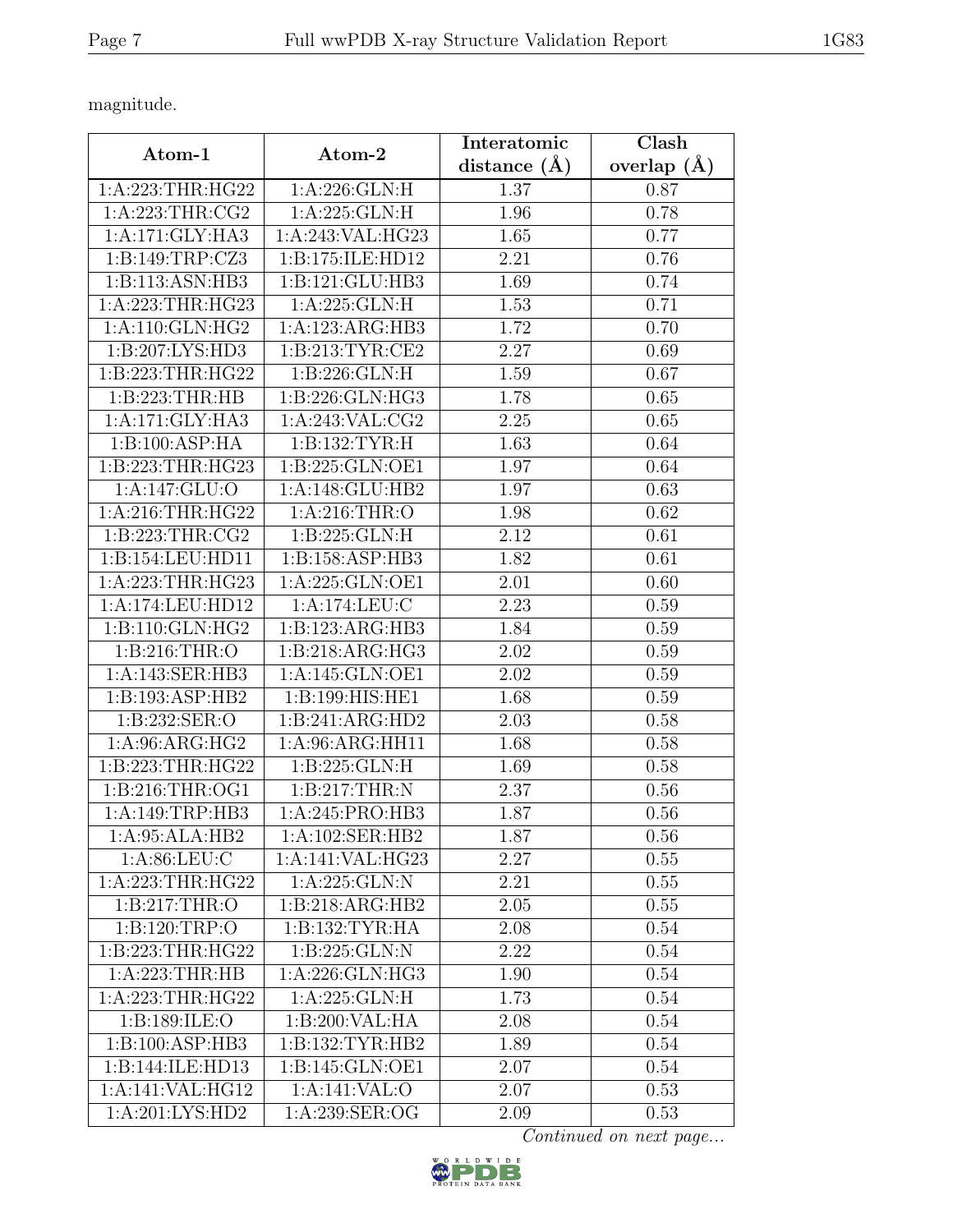| Continuea from previous page<br>Clash<br>Interatomic |                                     |                   |                 |  |  |
|------------------------------------------------------|-------------------------------------|-------------------|-----------------|--|--|
| Atom-1                                               | Atom-2                              | distance $(A)$    | overlap $(\AA)$ |  |  |
| 1:A:90:LEU:HD21                                      | 1:A:146:ALA:HB2                     | 1.90              | 0.53            |  |  |
| 1:A:172:THR:HA                                       | 1:A:244:VAL:O                       | 2.09              | 0.53            |  |  |
| 1: B:216:THR:O                                       | 1:B:218:ARG:N                       | 2.42              | 0.52            |  |  |
| 1:B:198:ASP:C                                        | 1:B:198:ASP:OD1                     | 2.47              | 0.52            |  |  |
| 1: A:215: ILE: O                                     | 1:A:217:THR:N                       | 2.43              | $0.52\,$        |  |  |
| 1:B:161:ARG:NH1                                      | 1:B:161:ARG:HB3                     | 2.25              | 0.51            |  |  |
| 1: A:223:THR:CG2                                     | 1:A:226:GLN:HG3                     | 2.41              | 0.50            |  |  |
| 1: A:94: GLU:O                                       | 1:A:95:ALA:C                        | 2.50              | 0.50            |  |  |
| 1:B:95:ALA:HB1                                       | 1:B:100:ASP:OD1                     | 2.12              | 0.50            |  |  |
| 1:B:100:ASP:CB                                       | 1:B:132:TYR:HB2                     | 2.41              | 0.50            |  |  |
| 1:A:223:THR:HG22                                     | 1:A:226:GLN:N                       | 2.18              | 0.50            |  |  |
| 1:A:218:ARG:NH2                                      | 1:B:100:ASP:OD2                     | 2.38              | 0.50            |  |  |
| 1:B:95:ALA:HB1                                       | 1:B:100:ASP:O                       | 2.12              | 0.49            |  |  |
| 1:A:147:GLU:HG2                                      | 1:A:149:TRP:CE2                     | 2.47              | 0.49            |  |  |
| 1:B:224:LEU:O                                        | 1:B:228:VAL:HG23                    | 2.12              | 0.49            |  |  |
| 1:A:95:ALA:CB                                        | 1:A:102:SER:HB2                     | 2.42              | 0.49            |  |  |
| 1:A:223:THR:CG2                                      | 1:A:225:GLN:N                       | 2.69              | 0.49            |  |  |
| 1:B:181:THR:HB                                       | 1:B:184:ALA:HB3                     | 1.94              | 0.49            |  |  |
| 1:A:156:ARG:O                                        | 1:A:160:GLU:HG3                     | $\overline{2.13}$ | 0.48            |  |  |
| 1:B:154:LEU:HD11                                     | 1: B: 158: ASP: CB                  | 2.42              | 0.48            |  |  |
| 1: A:96: ARG: HG2                                    | 1:A:96:ARG:NH1                      | 2.28              | 0.48            |  |  |
| 1:B:85:THR:HG22                                      | 1:B:86:LEU:N                        | 2.29              | 0.48            |  |  |
| 1:A:193:ASP:HB2                                      | $1:A:199:\overline{\text{HIS:CE1}}$ | 2.49              | 0.48            |  |  |
| 1:B:163:LEU:HD22                                     | 1:B:172:THR:HG22                    | 1.95              | 0.48            |  |  |
| 1:B:163:LEU:HD21                                     | 1:B:174:LEU:HD23                    | 1.96              | 0.48            |  |  |
| 1:B:191:ASP:OD1                                      | 1:B:240:SER:HB2                     | 2.14              | 0.48            |  |  |
| 1:B:156:ARG:NH1                                      | 1:B:160:GLU:OE2                     | 2.47              | 0.47            |  |  |
| 1:B:104:HIS:NE2                                      | 1:B:107:GLU:HB2                     | 2.29              | 0.47            |  |  |
| 1:B:172:THR:HA                                       | 1:B:244:VAL:O                       | 2.15              | 0.47            |  |  |
| 1: A:97:THR:OG1                                      | 1:A:100:ASP:OD1                     | 2.30              | 0.46            |  |  |
| 1:A:223:THR:CG2                                      | 1:A:225:GLN:HB2                     | 2.45              | 0.46            |  |  |
| 1:B:112:LEU:HB2                                      | 1:B:121:GLU:HG3                     | 1.97              | 0.46            |  |  |
| 1:B:113:ASN:ND2                                      | 1:B:116:GLU:OE2                     | 2.48              | 0.46            |  |  |
| 1:B:161:ARG:HB3                                      | 1:B:161:ARG:HH11                    | 1.80              | 0.46            |  |  |
| 1: A:216:THR:O                                       | $1:$ A:216:THR:CG2                  | 2.62              | 0.46            |  |  |
| 1:A:116:GLU:OE2                                      | 1: A: 132: TYR: OH                  | 2.30              | 0.45            |  |  |
| 1:A:159:ALA:HB1                                      | 1:A:174:LEU:HD21                    | 1.98              | 0.45            |  |  |
| 1:B:190:ARG:NH1                                      | 1:B:198:ASP:OD2                     | 2.50              | 0.44            |  |  |
| 1:A:113:ASN:HB3                                      | 1:A:121:GLU:HB3                     | 1.99              | 0.44            |  |  |
| 1:A:223:THR:HG21                                     | 1:A:225:GLN:HB2                     | 2.00              | 0.44            |  |  |
| 1:B:222:GLU:HG3                                      | 2:B:14:HOH:O                        | 2.17              | 0.44            |  |  |

Continued from previous page.

Continued on next page...

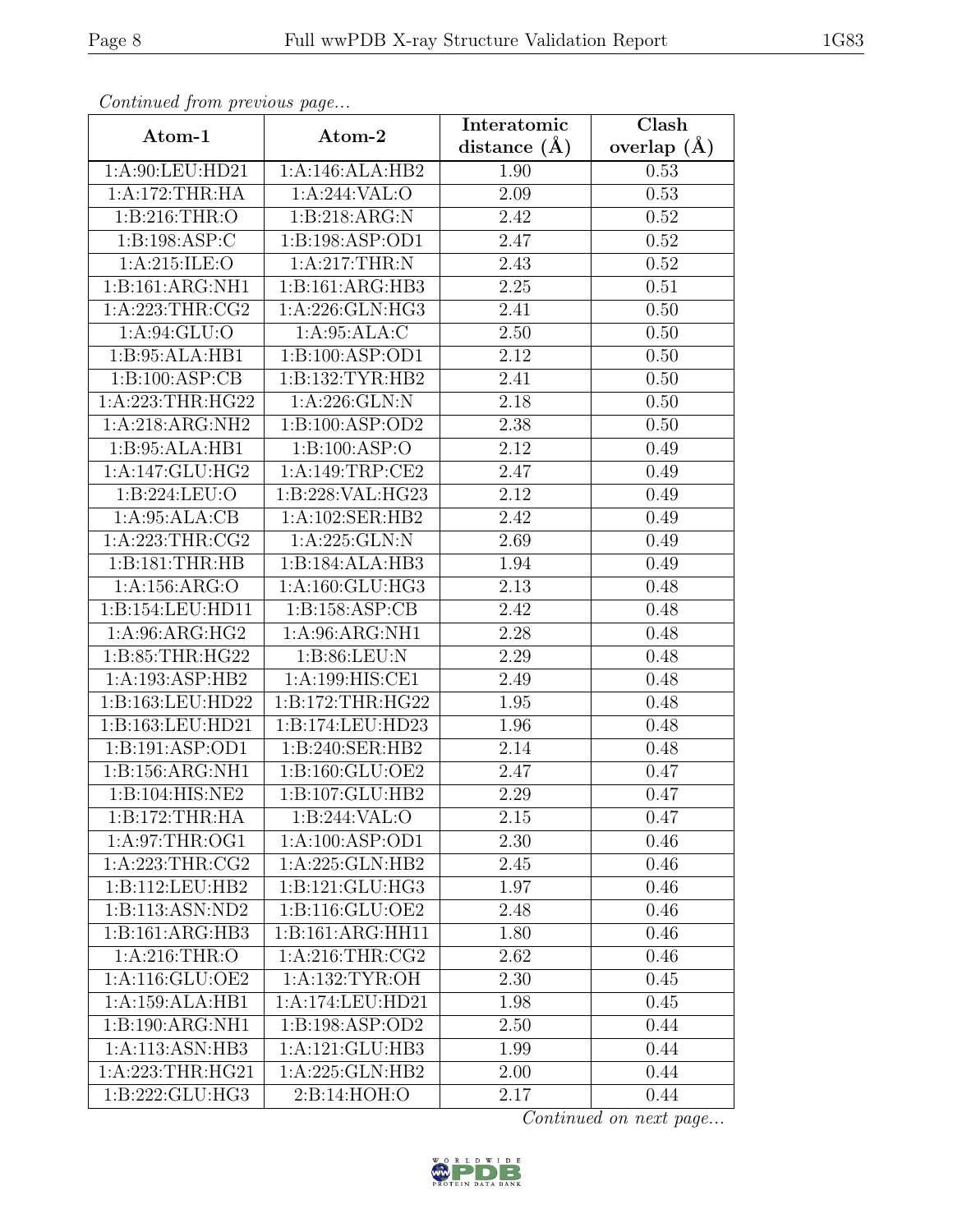| sonwhowed from providuo page |                              | Interatomic       | $\overline{\text{Clash}}$ |  |
|------------------------------|------------------------------|-------------------|---------------------------|--|
| Atom-1                       | Atom-2                       | distance $(A)$    | overlap $(\AA)$           |  |
| 1:B:234:ARG:HH11             | 1:B:234:ARG:HB3              | 1.82              | 0.44                      |  |
| 1:A:244:VAL:HA               | 1:A:245:PRO:HD3              | 1.78              | 0.44                      |  |
| 1:B:215:ILE:HG22             | 1:B:216:THR:HG23             | 1.99              | 0.44                      |  |
| 1:A:142:ASP:OD1              | 1:A:142:ASP:N                | 2.50              | 0.44                      |  |
| 1:B:173:PHE:O                | 1:B:245:PRO:HA               | 2.18              | 0.43                      |  |
| 1:A:141:VAL:O                | 1:A:141:VAL:CG1              | 2.66              | 0.43                      |  |
| 1:A:189:ILE:O                | 1:A:200:VAL:HG13             | $\overline{2}.19$ | 0.43                      |  |
| 1:A:170:ARG:O                | 1:A:243:VAL:HG21             | 2.19              | 0.43                      |  |
| $1:B:113:AS\overline{N:HA}$  | 2:B:6:HOH:O                  | $\overline{2.19}$ | 0.43                      |  |
| 1:B:93:TYR:HB3               | 1:B:103:PHE:CE2              | 2.53              | 0.43                      |  |
| 1:B:181:THR:HG22             | 1:B:182:LYS:N                | 2.33              | 0.43                      |  |
| 1: B: 116: GLU: H            | 1:B:116:GLU:HG2              | 1.51              | 0.42                      |  |
| 1:B:93:TYR:HB3               | 1:B:103:PHE:CZ               | 2.55              | 0.42                      |  |
| 1: A: 158: ASP: OD1          | 1:A:161:ARG:NH2              | 2.50              | $\overline{0.42}$         |  |
| 1:A:107:GLU:OE2              | 1:A:126:THR:HB               | 2.20              | 0.42                      |  |
| 1:B:154:LEU:O                | 1:B:176:ARG:HD2              | 2.20              | 0.42                      |  |
| 1:B:140:PRO:HD2              | 1:B:143:SER:OG               | 2.20              | 0.42                      |  |
| 1:B:113:ASN:CB               | $1:B:121:GLU:H\overline{B3}$ | 2.43              | 0.41                      |  |
| 1:B:143:SER:OG               | 1:B:145:GLN:NE2              | 2.52              | 0.41                      |  |
| 1:B:223:THR:HG23             | 1:B:225:GLN:H                | $\overline{1.84}$ | 0.41                      |  |
| 1:B:164:LEU:HD22             | 1:B:198:ASP:OD1              | 2.20              | 0.41                      |  |
| 1:B:104:HIS:CD2              | 1:B:107:GLU:HB2              | 2.55              | 0.41                      |  |
| 1:B:125:LEU:HD23             | 1:B:125:LEU:HA               | 1.90              | 0.41                      |  |
| 1: A:116: GLU: H             | 1: A:116: GLU: HG2           | 1.70              | 0.41                      |  |
| 1:B:142:ASP:OD1              | 1:B:143:SER:N                | 2.54              | 0.41                      |  |
| $1:A:156:ARG:\overline{NH1}$ | 1:A:160:GLU:OE2              | 2.54              | 0.40                      |  |
| 1:B:110:GLN:OE1              | 1:B:123:ARG:HD2              | 2.21              | 0.40                      |  |
| $1:$ A:227:LEU:C             | 1:A:227:LEU:HD23             | 2.41              | 0.40                      |  |
| 1:B:114:SER:HA               | 1:B:120:TRP:CD1              | 2.56              | 0.40                      |  |

Continued from previous page...

There are no symmetry-related clashes.

### 5.3 Torsion angles (i)

#### 5.3.1 Protein backbone (i)

In the following table, the Percentiles column shows the percent Ramachandran outliers of the chain as a percentile score with respect to all X-ray entries followed by that with respect to entries of similar resolution.

The Analysed column shows the number of residues for which the backbone conformation was analysed, and the total number of residues.

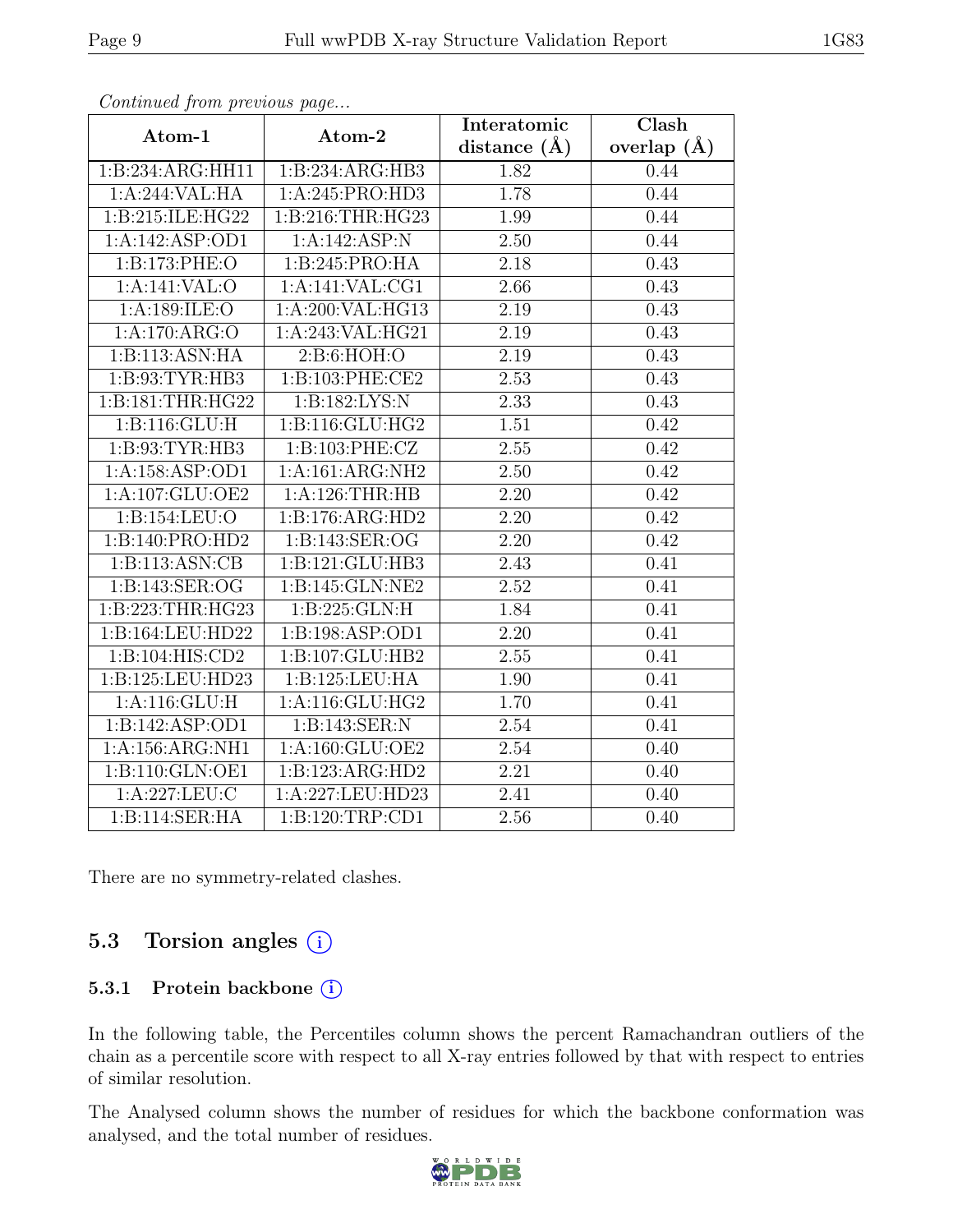| Mol | Chain | Analysed                      |             |            |          | Favoured   Allowed   Outliers   Percentiles |
|-----|-------|-------------------------------|-------------|------------|----------|---------------------------------------------|
|     |       | $159/165 (96\%)$   141 (89\%) |             | 14 $(9\%)$ | $4(2\%)$ | $\boxed{5}$ $\boxed{9}$                     |
|     | B     | $159/165(96\%)$               | $147(92\%)$ | $9(6\%)$   | $3(2\%)$ | 15<br> 8                                    |
| All | All   | $318/330(96\%)$               | $288(91\%)$ | 23(7%)     | $7(2\%)$ | $\boxed{12}$<br>$6\vert$                    |

All (7) Ramachandran outliers are listed below:

| Mol | Chain | Res | <b>Type</b> |
|-----|-------|-----|-------------|
| 1   |       | 216 | <b>THR</b>  |
|     | В     | 143 | <b>SER</b>  |
| 1   | В     | 216 | <b>THR</b>  |
|     |       | 97  | <b>THR</b>  |
|     | В     | 217 | <b>THR</b>  |
|     |       | 96  | $\rm{ARG}$  |
|     |       | 152 | GLY         |

#### 5.3.2 Protein sidechains (i)

In the following table, the Percentiles column shows the percent sidechain outliers of the chain as a percentile score with respect to all X-ray entries followed by that with respect to entries of similar resolution.

The Analysed column shows the number of residues for which the sidechain conformation was analysed, and the total number of residues.

|     | Mol   Chain | Analysed        |             |           | Rotameric   Outliers   Percentiles |
|-----|-------------|-----------------|-------------|-----------|------------------------------------|
|     |             | $138/141(98\%)$ | 132 (96%)   | 6 $(4\%)$ | 54<br>29                           |
|     |             | $138/141(98\%)$ | 128(93%)    | 10(7%)    | 29<br>14                           |
| All | All         | $276/282(98\%)$ | $260(94\%)$ | $16(6\%)$ | 20<br>40                           |

All (16) residues with a non-rotameric sidechain are listed below:

| Mol | Chain | Res | <b>Type</b> |
|-----|-------|-----|-------------|
| 1   |       | 181 | <b>THR</b>  |
| 1   | А     | 190 | ARG         |
| 1   | A     | 223 | <b>THR</b>  |
| 1   | А     | 234 | $\rm{ARG}$  |
| 1   | А     | 241 | $\rm{ARG}$  |
| 1   | A     | 244 | <b>VAL</b>  |
| 1   | В     | 116 | GLU         |
| 1   | В     | 142 | ASP         |
|     |       | 144 | НÆ          |

Continued on next page...

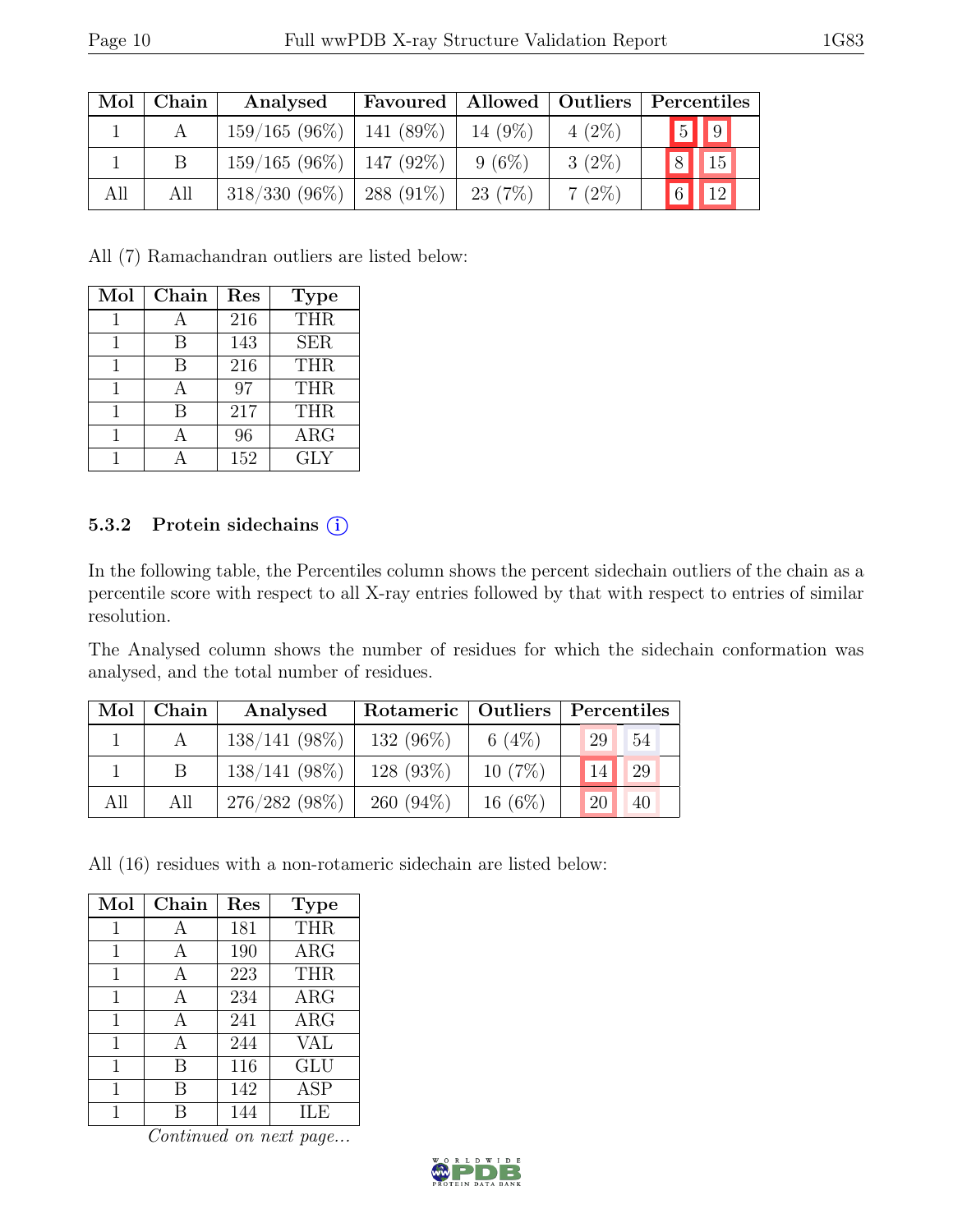Continued from previous page...

| Mol | Chain | Res | <b>Type</b> |
|-----|-------|-----|-------------|
|     | В     | 145 | <b>GLN</b>  |
|     | В     | 186 | <b>SER</b>  |
|     | В     | 190 | $\rm{ARG}$  |
|     | В     | 198 | <b>ASP</b>  |
|     | В     | 209 | <b>ASP</b>  |
|     | R     | 232 | <b>SER</b>  |
|     |       | 234 | $\rm{ARG}$  |

Sometimes sidechains can be flipped to improve hydrogen bonding and reduce clashes. All (2) such sidechains are listed below:

| Mol | ${\rm Chain}$ | Res | Type |
|-----|---------------|-----|------|
|     |               | 104 |      |
|     |               | 199 |      |

#### 5.3.3 RNA  $(i)$

There are no RNA molecules in this entry.

#### 5.4 Non-standard residues in protein, DNA, RNA chains  $(i)$

There are no non-standard protein/DNA/RNA residues in this entry.

### 5.5 Carbohydrates  $(i)$

There are no monosaccharides in this entry.

### 5.6 Ligand geometry  $(i)$

There are no ligands in this entry.

### 5.7 Other polymers  $(i)$

There are no such residues in this entry.

### 5.8 Polymer linkage issues  $(i)$

There are no chain breaks in this entry.

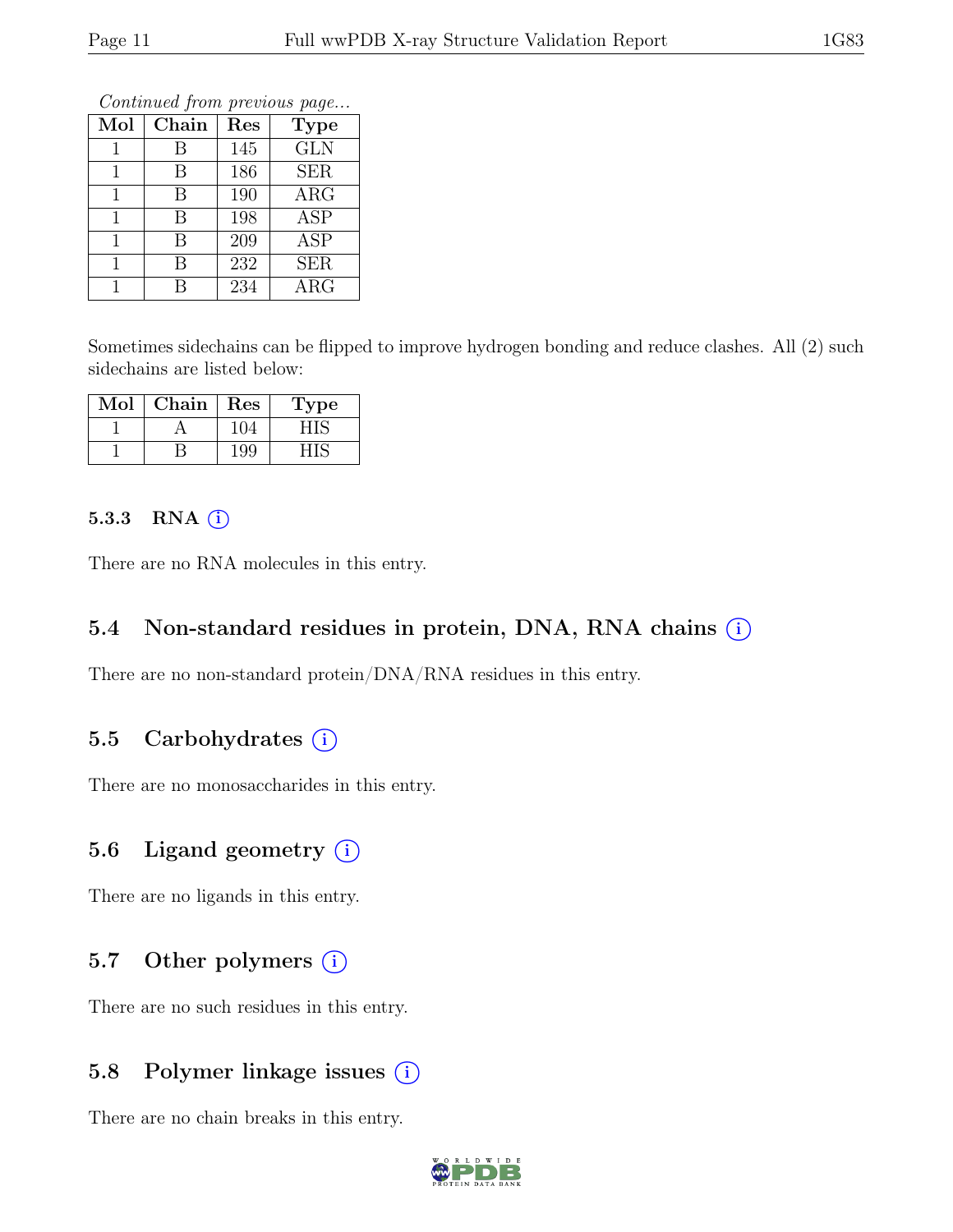## 6 Fit of model and data  $(i)$

### 6.1 Protein, DNA and RNA chains  $(i)$

In the following table, the column labelled '#RSRZ> 2' contains the number (and percentage) of RSRZ outliers, followed by percent RSRZ outliers for the chain as percentile scores relative to all X-ray entries and entries of similar resolution. The OWAB column contains the minimum, median,  $95<sup>th</sup>$  percentile and maximum values of the occupancy-weighted average B-factor per residue. The column labelled 'Q< 0.9' lists the number of (and percentage) of residues with an average occupancy less than 0.9.

|     | Mol   Chain | Analysed         | ${ <\hspace{-1.5pt}{\mathrm{RSRZ}} \hspace{-1.5pt}>}$ | $\#\text{RSRZ}\!\!>\!\!2$      | $OWAB(A^2)$   | Q <sub>0.9</sub> |
|-----|-------------|------------------|-------------------------------------------------------|--------------------------------|---------------|------------------|
|     |             | $161/165$ (97\%) | $-0.53$                                               | $3(1\%)$ 66 62                 | 9, 29, 54, 65 |                  |
|     | B           | 161/165(97%)     | $-0.39$                                               | $3(1\%)$ 66 62 15, 37, 63, 67  |               |                  |
| All | All         | 322/330(97%)     | $-0.46$                                               | $6(1\%)$ 66<br>62 <sup>°</sup> | 9, 34, 60, 67 |                  |

All (6) RSRZ outliers are listed below:

| Mol | Chain | Res | <b>Type</b> | <b>RSRZ</b> |
|-----|-------|-----|-------------|-------------|
|     |       | 217 | <b>THR</b>  | 4.9         |
|     |       | 217 | <b>THR</b>  | 4.7         |
|     | R     | 216 | <b>THR</b>  | 3.2         |
|     |       | 216 | <b>THR</b>  | 2.5         |
|     |       | 97  | <b>THR</b>  | 2.3         |
|     |       |     | <b>THR</b>  | 2.0         |

### 6.2 Non-standard residues in protein, DNA, RNA chains  $(i)$

There are no non-standard protein/DNA/RNA residues in this entry.

### 6.3 Carbohydrates  $(i)$

There are no monosaccharides in this entry.

### 6.4 Ligands  $(i)$

There are no ligands in this entry.